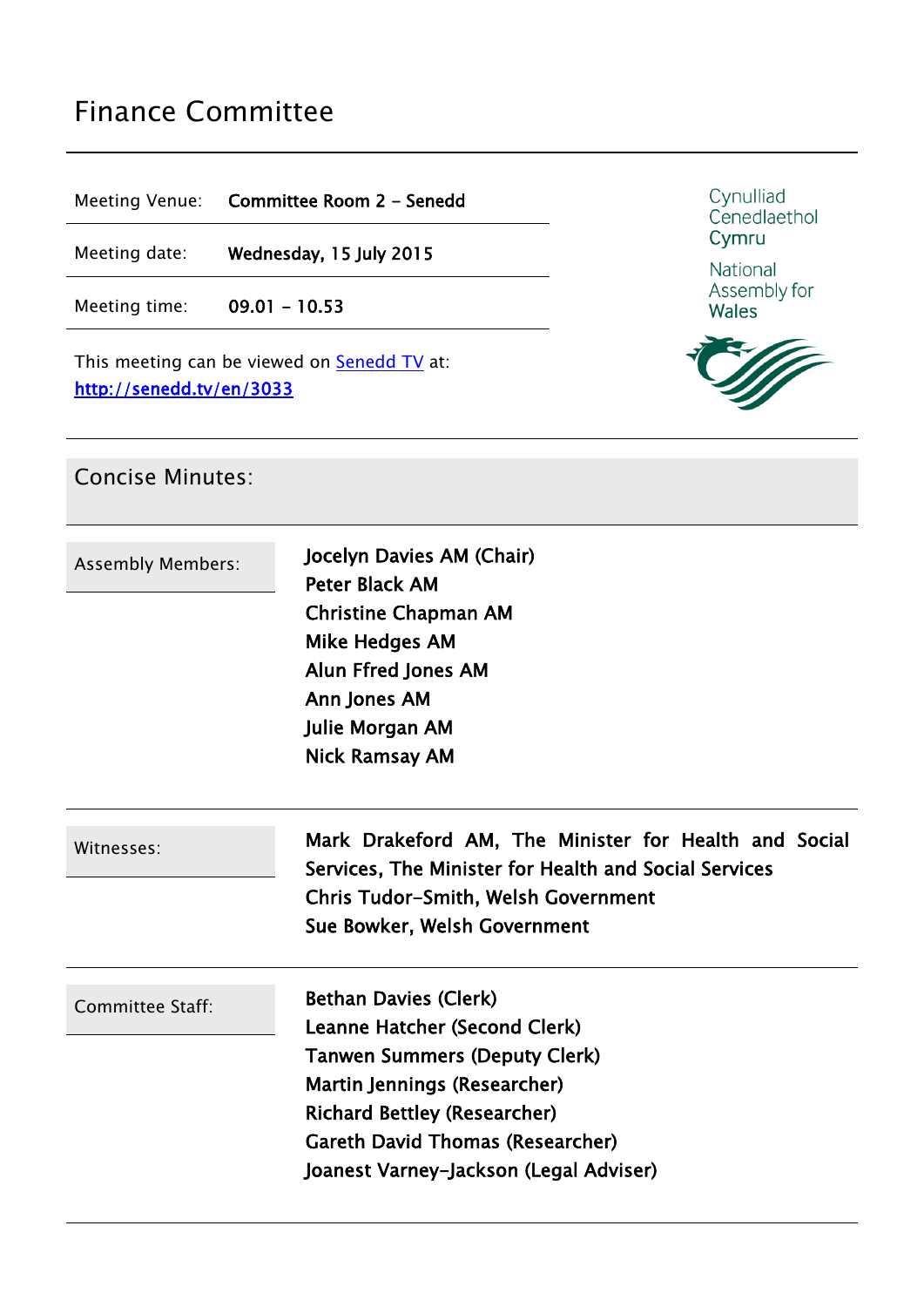#### **TRANSCRIPT**

View the meeting [transcript](http://www.senedd.assemblywales.org/mgIssueHistoryHome.aspx?IId=1243).

#### **1 Introductions, apologies and substitutions**

- 1.1 The Chair welcomed Members to the meeting.
- 1.2 No apologies were received.

#### **2 Papers to note**

2.1 The papers were noted.

#### **3 Public Health (Wales) Bill: Evidence session 1**

- 3.1 The Committee took evidence from the Minister for Health and Social Services.
- 3.2 The Minister agreed to provide additional information to the Committee.

# **4 Motion under Standing Order 17.42 to resolve to exclude the public from the meeting for the following business:**

4.1 The Motion was agreed.

### **5 Public Health (Wales) Bill: Consideration of evidence**

5.1 The Committee considered the evidenced received.

# **6 Consideration of powers: Public Services Ombudsman for Wales: Consideration of draft Bill structure**

6.1 The Committee agreed the draft Bill structure.

6.2 Members also noted the letter to the Chair of Finance Committee from the Minister for Public Services.

## **7 Tax Collection and Management (Wales) Bill: Agreement of approach to scrutiny**

7.1 The Committee agreed the Terms of Reference.

### **8 Approach to Budget Scrutiny: Welsh Government Draft Budget 2016-17**

8.1 The Committee agreed the approach to budget scrutiny.

### **9 Wales Audit Office**